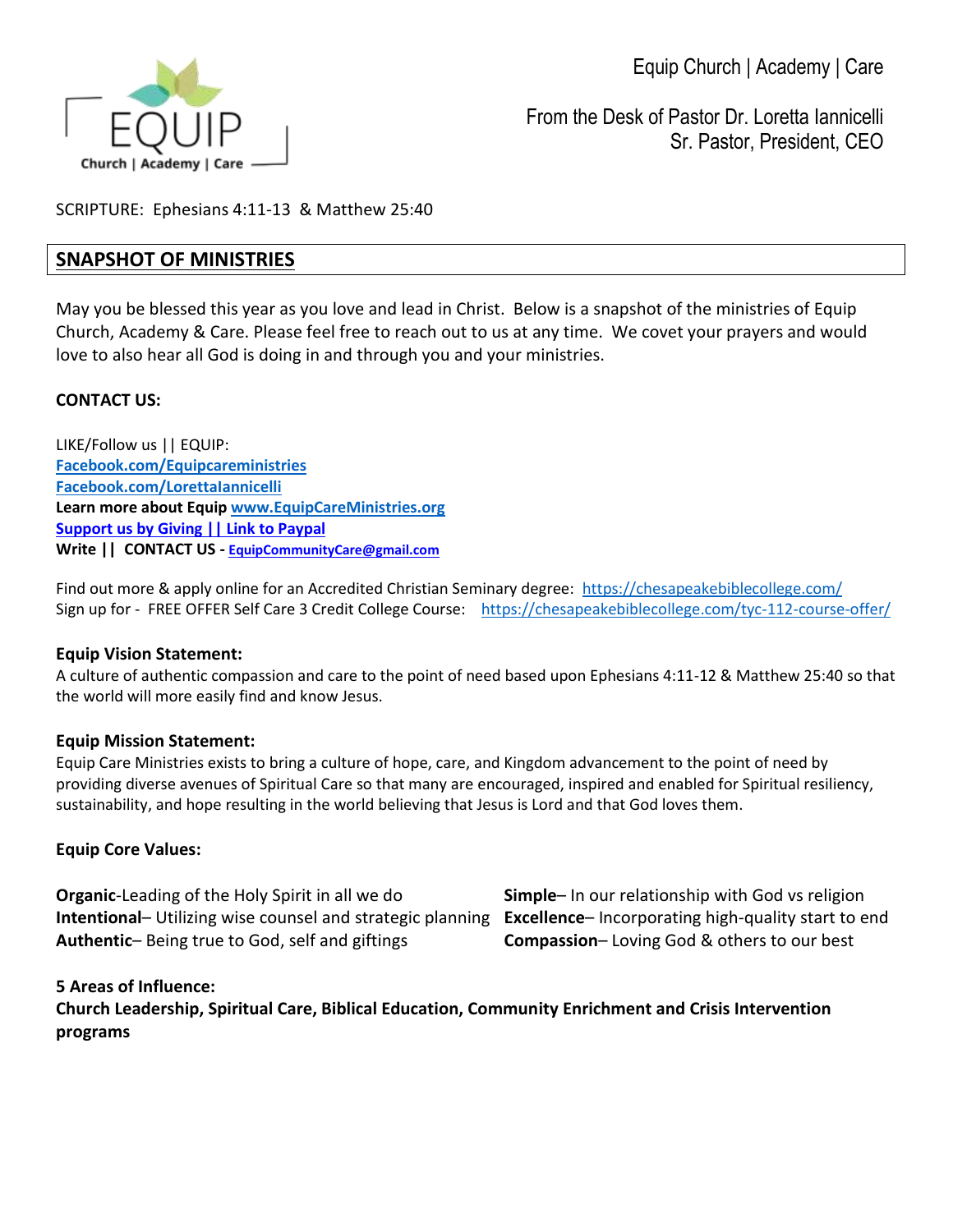# **EQUIP CHURCH-BASED MINISTRIES**

In formation, Equip Church was formed as a charitable, religious, and educational non-profit. We implement sacerdotal functions as we rethink what church looks like and what this means to us. Simple, yet effective, Equip's methodology and philosophy for our pursuit of Biblical church was birthed by Equip with simple systems in mind that have been proven to work, founded in love and Biblical precedent similar to the founding of the early Church. Acts 2:42-47 focuses upon the major pillars of the early Church which is our desire for today: Preaching and Teaching the Word, fellowship, prayer, and communion – together in unity, to the benefit of the common good. Today, and through God's grace, Equip Church continues with our charge to bring the proclamation of Biblical truths through expanded church and organizational leadership, in worship, preaching, prayer, study of the Word of God with Biblical leadership formation, a formal Ordination program, volunteer training, discipleship, and other religious services.

Overall, Equip's Biblical enrichment efforts remain focused upon Church Worship Services, Administration of Church Organization, Church Biblical Leadership with Organizational Stability, Discipleship, Spiritual Growth, and other Spiritual Care Ministries.

## **Equip Church Worship Services**

**Our Services** have been updated on our website to reflect new times and locations regularly.

Equip Church has been able to join together in worship and praise of God in Word, singing and other forms of worship celebration with persons, organizations, and the greater public at large as we continue our founding vision to provide excellence in our religious programming and content toward bringing sustainable religious programs so that the world will more easily find and know Jesus. Consistent with our discerned commission as a religious, charitable, educational organization, we perform charitable work organized exclusively for 501(c)(3) religious non-profit purposes. Our focus is upon operational excellence through the God-given resources and areas for ministry He has called us to locally, regionally and nationally, as inspired and upheld by Equip Church, charged with a U.S. Missions-focused reach. This delineates us from many other church organizations that invest highly in overseas missions outside the United States. Here, we operate as a U.S. based stateside church with our predominate goal for reaching stateside-based adherents for the cause of Christ. Likewise, we seek partnerships within our communities and among varying collaborative organizations to further advance our goals.

Equip Church believes in the value of uniting in significant times of worship and Biblical engagement. We have dedicated pastors studied in worship arts and Biblical teaching and have fostered ongoing collaborations with others just as qualified as we raise up others to do likewise. Together, we are part of the greater and universal worldwide Church of Jesus Christ, and we have/will continue to provide Spiritual support as prescribed and instructed in agreement with the Scripture. Overall, it is the responsibility for the Equip Leadership who are the qualified, trained, and prepared representatives of God who allow for readily available times and opportunity to meet the many Biblical and Spiritual needs of our members and greater public through many forms of worship gatherings including but not limited to times to partake in Holy Communion, Water Baptism services, baby dedications, the administration of marriage ceremonies, and/or wedding premarriage preparation, as well as conducting funerals, memorials, or other aspects for gathering and administration of Sacerdotal functions that strengthen the Church.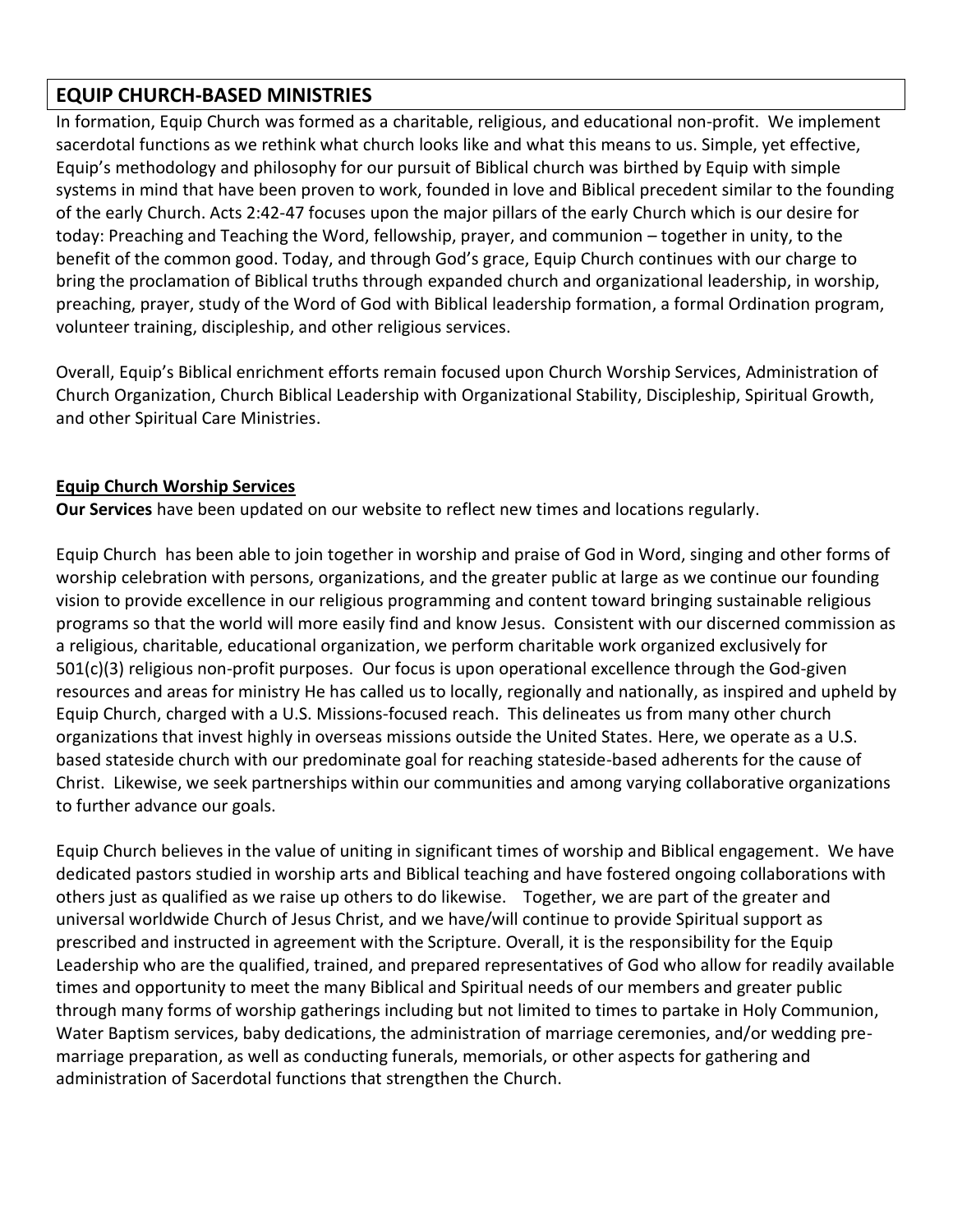## **Church Biblical Leadership in Organizational Stability**

At Equip Church, we believe Church leadership and organizational stability is a foundational component that ensures success as a religious leader over time. Why we place a high focus and investment in this area today rests upon our desire to continue to provide sound worship and Biblical engagement that fosters Godly Christian living which ensures a legacy mandate that can be passed onto religious leaders of tomorrow. Positively aligning ourselves for healthy, sustainable, God-inspired organizational leadership in structure is a non-negotiable for the effective living out of our Commissions in Christian ministry. The Equip leadership team, the Equip credentialed pastors, volunteers and other Equip-designated leaders are those who have joined together to ensure our church, vision, mission, and values produce effective ways to worship and engage in our faith while fostering sound organizational leaders who can provide positive and wellimplemented outcomes to those we serve. Our church leadership structure is a primary focus that enables us to remain effective in all we do as the backbone for successful mobilization to all aspects of worship, church culture, and ministry initiatives. What church leadership drives ultimately are the many positive outcomes that are realized as a result of leading with order and decency (1 Corinthians 14:40) as we share the love we hold for God and others ministered thoroughly and responsibly under the watchful directives of sound leadership principles. Sound leadership can be tangibly realized as a result for staying true to many basic, sound and humble religious and leadership principles grounded in Scripture. Equip leadership commits to not being swayed or deviated into trends that come and go, glitzy or flashy programs, or others' ideals for ministry. Year to year, we remain focused ensuring our leadership is consistent with our God-led mission, vision and values which best embrace our unique church culture. We do so with a continual focus and priority upon people versus programs. The success of our leadership team in keeping and seeking God first is primary across all areas of leadership. Our submission to the Holy Scriptures drives leadership in all aspects of faith and conduct has proven to be a necessary asset in all aspects of day-to-day church operations (Matthew 6:33).

## **Administration of Church Organization**

Equip has/will continue to uphold the charge to conduct a locally, regionally, and nationally vibrant Church organization by the direction of the Lord Jesus Christ and under the leadership of the Holy Spirit to engage in church practices with faith and confidence so that the world will more easily find and know Jesus in accordance with all the provisions as set forth in the Bible, and overseen by our governing Ecclesiastical leadership team. The Senior Pastor works to articulate Spiritual guidance and operations, while our many facets to the organizational governing body provide oversight, fiscal responsibility, and accountability to all.

## **Discipleship, Spiritual Growth and Development**

At Equip Church, both corporate and individual discipleship is a primary goal. The why we do what we do behind a need for consistent and ongoing Spiritual formation and discipleship rests with knowing that we are called to build up the body of believers unto maturity as stated as part of our founding Scripture (Eph 4:13). We believe everyone should have the opportunity to mature in knowing intrinsically who they are in Christ and to have opportunities to participate in evidenced works by which they serve God as their act of worship by giving of their time and talents through their God-given areas of gifting. Ephesians 4:12-13 outlines, "Their (the apostles', prophets', evangelists', pastors' and teachers') responsibility is to equip God's people to do his work and build up the church, the body of Christ. This will continue until we all come to such unity in our faith and knowledge of God's Son that we will be mature in the Lord, measuring up to the full and complete standard of Christ." [Emphasis is ours]. At Equip, we place the very high value on the need for discipleship in the form of ongoing leadership formation and Spiritual growth and development made available to all, with the goal for ongoing Spiritual maturity and being mindful for enhancing ways toward the ongoing building for a continued legacy of leaders for tomorrow available as outlined in Ephesians 4:12-13. Equip leadership holds a solid, yet simple organizational structure, systems, and vision for developing ongoing maturity in Spiritual growth and development which exists to ensure kingdom advancement of the cause for Christ based upon Ephesians 4:11-16 so that the world will more easily find and know Jesus.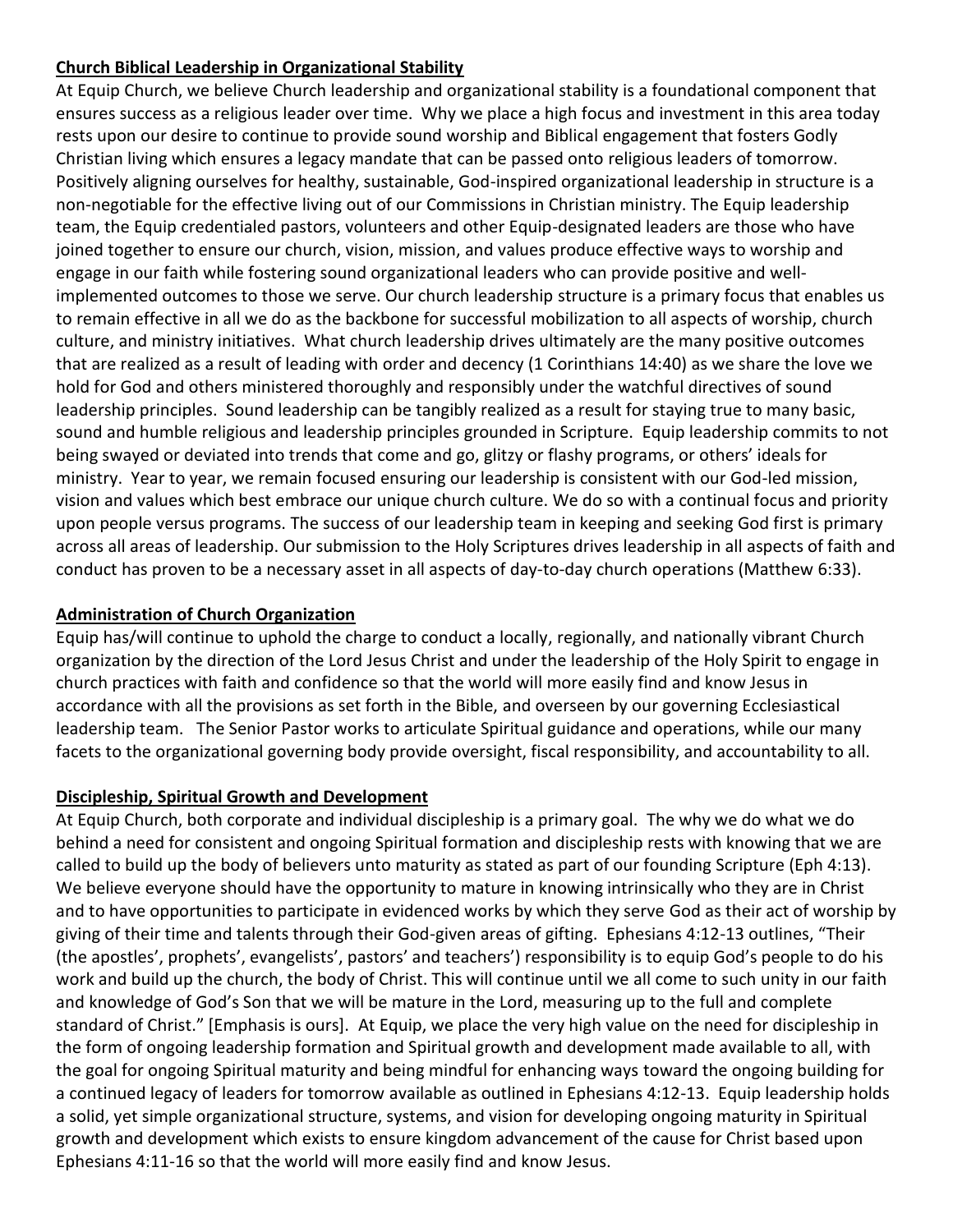### **Leader Development & Discipleship**

We believe everyone should have the opportunity to mature in knowing intrinsically who they are in Christ and to have opportunities to participate in evidenced works by which they serve God as their act of worship by giving of their time, talent, and other resources through their God-given areas of gifting. At Equip Church, individual attention to discipleship is vitally important, especially for those new to the faith.

### **Equip Preaching/Teaching Team**

At Equip Church, we provide preaching sermons and teaching opportunities that allow us to hold the full context of the Word of God in highest esteem as our rule and standard for life and conduct. We preach exegetically, ideal for the making of disciples, and also topically, as we deliver the simple truth of God's message. The importance of holding, proclaiming, and teaching the Word of God and Scriptures accurately builds a great growth and discipleship opportunity to advance in knowing God, self and others. Our efforts to place a high focus upon the Word of God is a matter of priority as we preach the "whole counsel of God" (Acts 20:27) that benefit corporate discipleship.

### **Equip Marketing & Media**

Equip has launched creative and diverse opportunities in strategic planning in marketing, communications, and with Equip branding in new ways, including filming, pro-editing, and guidance on ways to enhance our preaching/teaching for in person and in online formats. Our goal is to continue to help the leaders and volunteers feel comfortable navigating and using these forums with excellence. We have created a FB page and YouTube channel, and forums for daily, weekly, monthly and quarterly communications with visibility of our programs to persons of interest through creative and insightful devotions, teachings, videos, and other contents to meet the need of those we serve. We have expanded our teaching team, added expanded newsletters, the Equip Care Notes, devotionals and blogs for easy and convenient access to all. We have a goal to carefully and mindfully assess meeting practical needs relevant to the times for worship, Spiritual care, and discipleship. We publish free Biblical resources and more recently a Resurrection Devotional series on the Penitential Psalms, Psalm 22 and the Seven Sayings of Christ from the Cross on our website.

## **Equip Media Ministry**

Equip sermons and teachings in varying forms allow for us to have a better presence to those we love and serve. Samples of our online Media listings can be found at<https://www.equipcareministries.org/media> Or via [https://www.youtube.com/channel/UC0Z3jGCm-l7JexlrAN5LAJQ.](https://www.youtube.com/channel/UC0Z3jGCm-l7JexlrAN5LAJQ)

## **Community Small Group Development**

At Equip Church, we realize that personal discipleship produces authenticity, accountability, and the intimacy as persons come together and share life in smaller group settings which is our desired form to best manage and maximize personalized care. House to house gatherings and small groups have proven extraordinarily successful and beneficial as an opportunity for people to have a safe and trusted context to discuss Scripture, ask questions, and wrestle with their responses. Firstly, as part of the larger context to bigger gatherings, we have found that lasting and genuine care for one another is not produced by simply sitting in pews, hearing a teach down lecture or sermon that limits deeper intimacy, interaction or engagement. We found that care in circles, amidst a comfortable, living room or other smaller setting is the first point of entry many more so desire to experience as they consider a possible first-time or reentry into church-based faith or activity. These smaller settings are ideal onramps into caring community groups and prove necessary for persons who carry negative impressions of what church may signify to them.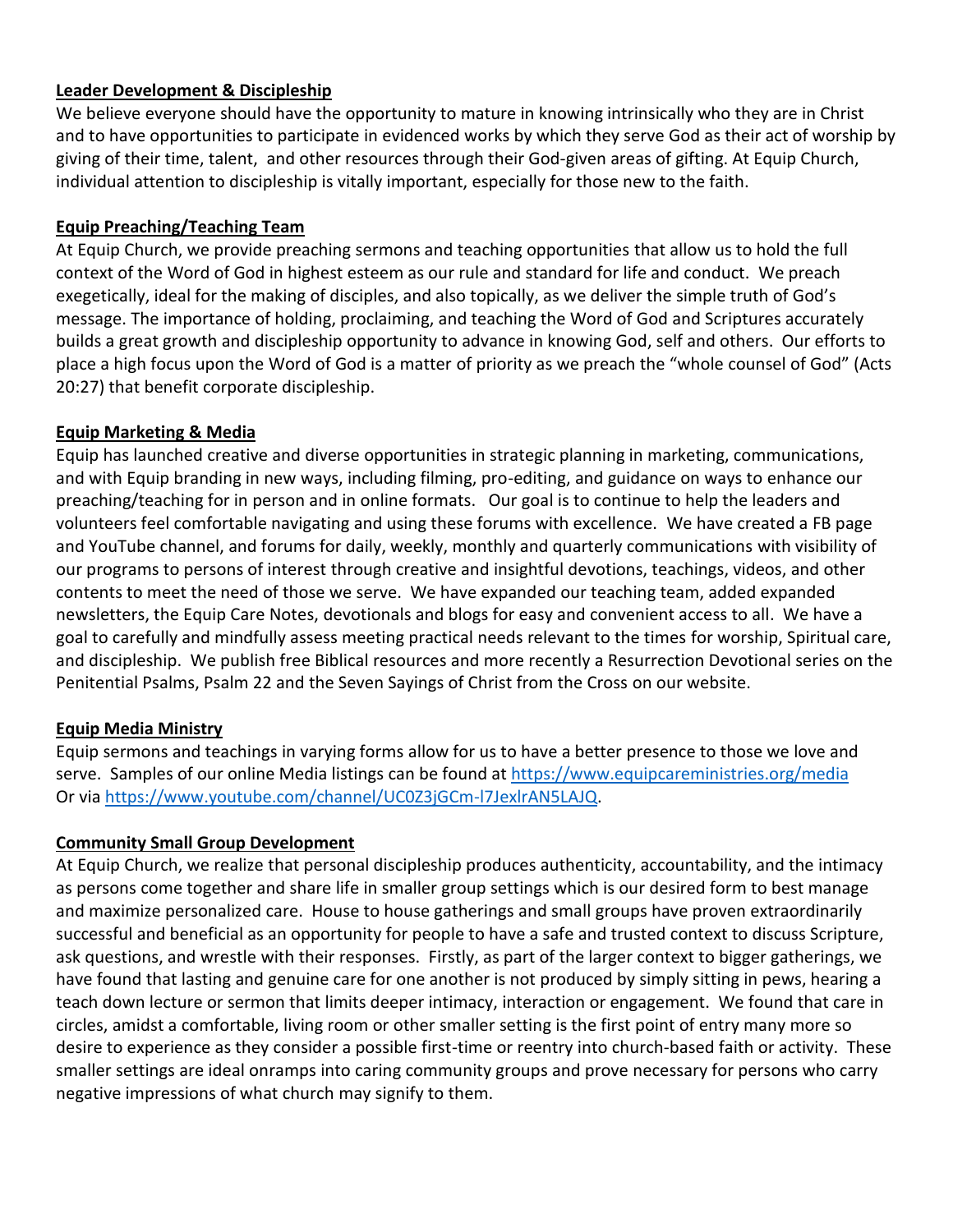## **Equip Internship Program**

Equip Church, Academy and Care, along with our Ordination Program, help students of the Bible formulate a path to advance their volunteerism and/or their potential Call to ministry. Many times developing sound leadership skills and a path to success is more than book knowledge, but needs flushed out through supervision and internship opportunities offered via the local church to advance one's life calling in Christ toward Ministerial Leadership. Equip offers individual and group collaboration as well as collaboration with our local Bible schools, colleges and seminaries.

## **Familial, Student & Children's Support**

At Equip Church, the family component and dynamics faced by children, students and adult family members today are daunting and a primary goal to Equip Church as part of our worship services and sacerdotal functions. Many times familial need far surpasses the ability to engage all aspects of required attention. With that, age-appropriate ministry lessons specific to organized children's and teens' age-appropriate Biblical programming and support is key. The Biblical importance of the family unit as a whole is a priority for us. When kids suffer, parents suffer alongside. When parents are in crisis, kids feel and realize the fallout of those affects. There are numerous Bible verses (Exodus 20:12, Psalm 127:3-5, Colossians 3:20, Ephesians 6:1-2) about family that provide relevant Biblical perspectives on families, such as love, difficult relationships, family values, raising children, facing loss and death, and more. Equip Church believes that God created humans to live as a family unit, and that He knew that there would be many challenges to family dynamics and relationships.

## **Teen & Children's Services**

Equip Church desires to make the greatest difference in offering vital and timely programs relevant to familial and age-appropriate need. In an effort to minister applicably to the whole family unit, what we provide past expected worship services includes not only the guidance provided through the Scriptures in wisdom for every situation, but ongoing encouragement and inspiration for parenting, sibling dynamics, and extended family relationships that foster consistency that reminds families of how much God loves them.

Of specific concern remains the lack of pediatric-based behavioral health services available for referral across our communities for children in crisis. Many are seeing an increase for the need of newly formulated Pastoral/Spiritual Care services as a direct spike from the many effects of school closures, and other lifestyle changes as a result of the COVID-19 pandemic and its aftermath to usual family, school and learning models available to children. Equip leans upon a solid referral network for additional support as needed.

# **Family and/or 1:1 Pastoral Care Visitation**

Here, Equip Church has been available to sit on diverse teams such as the Department of Public Health's continuum program which bridges gaps by request as we serve alongside and as part of the familial support teams designed to offer continuum services to the family members we serve. Ongoing referrals to the Southern Middlesex Opportunity Council, Inc. a service provided to support family need in food, housing, and other assistance programs have been on the rise.

## **Weddings, Funerals, Other Services**

Equip Church invites families to participate in timely and momentous life milestones as we gather to celebrate and worship together. Some milestones may include familial celebrations such as baby dedications, weddings, graduations, or other life events including celebrations of life as we are prepared to conduct funerals, memorials, or timely first Communion preparation, or decision for Water Baptism celebrations.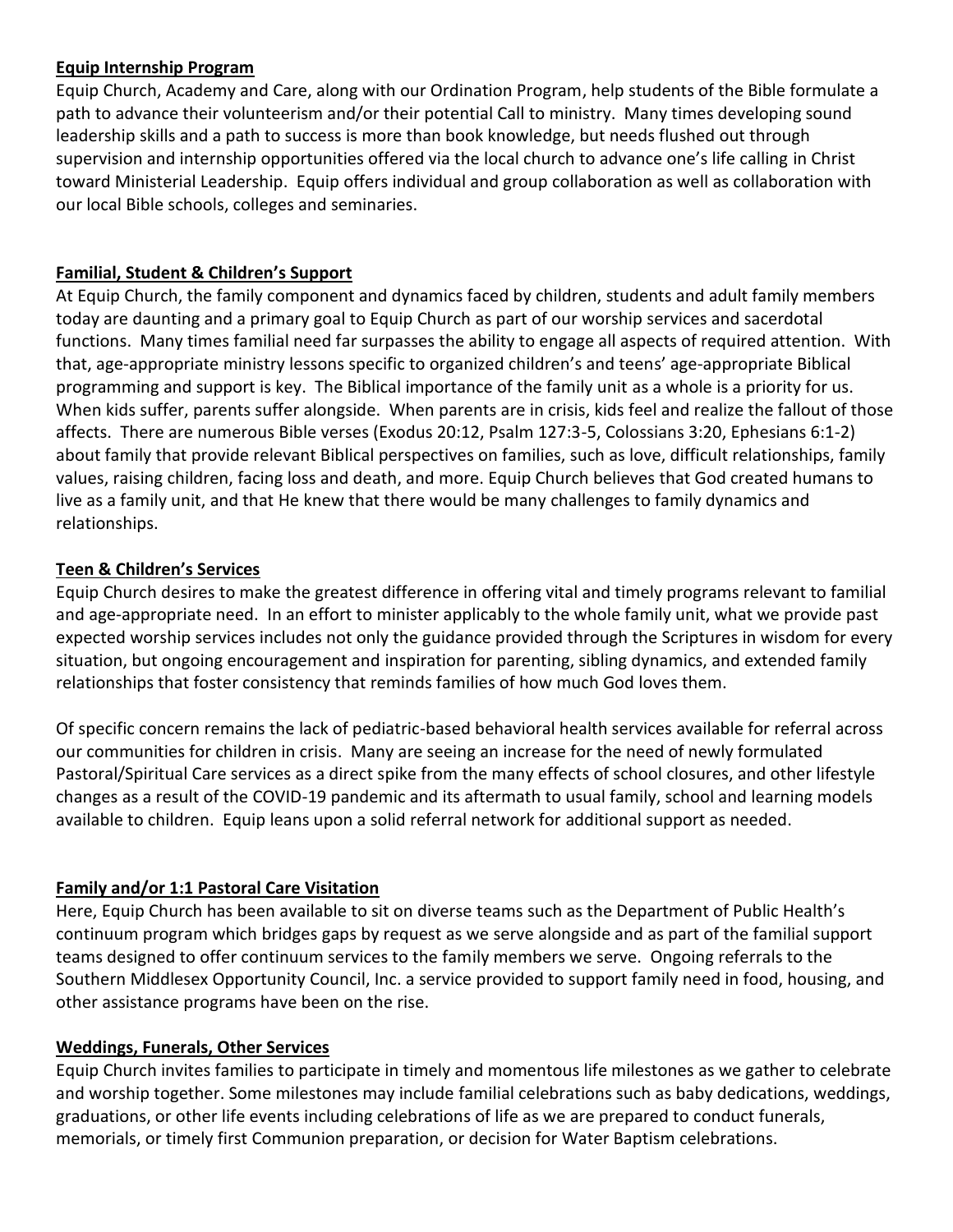## **Humanitarian Efforts**

By way of continuity and for those not readily available to serve in-person, many can continue to support Equip Church's impact in local Humanitarian efforts through giving in diverse ways that unites in helping others less fortunate, which can engage families, students and children through the act of giving financially. Some of our consistently highlighted and continual humanitarian drives include Equip Church's Gift-a-Meal Card for the homeless, Socks for Seniors, and Hats for the Homeless to name a few as our way to keep all focused upon serving and giving past ourselves near and far.

## **Ministerial Ordination Program**

Equip Church hosts a formal Ordination program and ministerial licensing track as part of our desire to enhance ongoing Biblical formation of pastors and leaders called to Commissioned, Community, Licensed or Ordained ministry. Since founding, five of our seven organizational leaders have completed their advanced Biblical education at the approved degree levels to receive credentials for their Calls to Ministry as part of our Ordination program. Many other persons of interest in whom we mentor are prayerfully discerning their Calls to Ministry as well.

## **Women's Ministries**

The women's ministry of Equip Church holds a lifelong dedication to walking with, supporting, and advancing positive outcomes for women. The basis of why Equip Church holds such a strong focus on issues that women face is that we know women hold a vast impact across vital areas of life, family, in the workplace, and the Church. Firstly, Jesus himself was brought into the world by a strong woman (Matthew 1:21) and in Scripture we see that women are charged with providing wisdom, counsel, direction and guidance to other women as ministerial leaders. (Exodus 15:20, Judges 4 and 5, (2 Kings 22:14–20; 2 Chronicles 34:22–28, Acts 9:36, Philippians 4:2,3, Romans 16:1-4, 7). There are many Bible verses about women that show their strength, leadership, compassion and fortitude. Second, women in leadership, whether in ministerial settings or across all walks of life, have faced challenges that differ from men. Many women as leaders, mothers, and faith-filled forces have found an affinity in connecting with other women to gain inspiration and support.

## **Prayer Ministry**

The Equip once monthly prayer/worship gatherings continue to be a great avenue for women in fellowship. Equip also offers a daily presence in prayer support with ministry on the Equip Women's Open House Social prayer page now with over 400+ prayer partners convening daily in prayer and through brief Bible devotionals . Continued National and International collaboration grows as we bring the Gospel of Jesus Christ to all the World. Our weekly corporate prayer continues with strategic prayer points for our church all while personal prayer remains available 1:1 or at other group gatherings.

# **EQUIP ACADEMY-A CHESAPEAKE BIBLE INSTITUTE, Boston MA**

Over our past startup years, **Equip Academy**, as a ministry by extension of Equip Church, has enabled the equipping of tomorrow's leaders through consistent academic advising in Spiritual and leadership formation, along with high-quality Biblical education. We provide learning opportunities to busy ministers and leaders in training with high-quality, convenient, accessible and affordable Bible instruction, via enhanced learning through academic supervision and 1:1 internships. We provide in-class and online academic alternatives and foster the concept of Schools of Ministry based within local church settings. Today, through the grace of God, Equip Academy has directly assisted and been involved in the Biblical and Spiritual formation of over 85 active enrolled students of the Bible, as they progress through various accredited degree programs including the diploma of ministry, associate, bachelor, master or doctorate degrees in advanced Biblical education. Our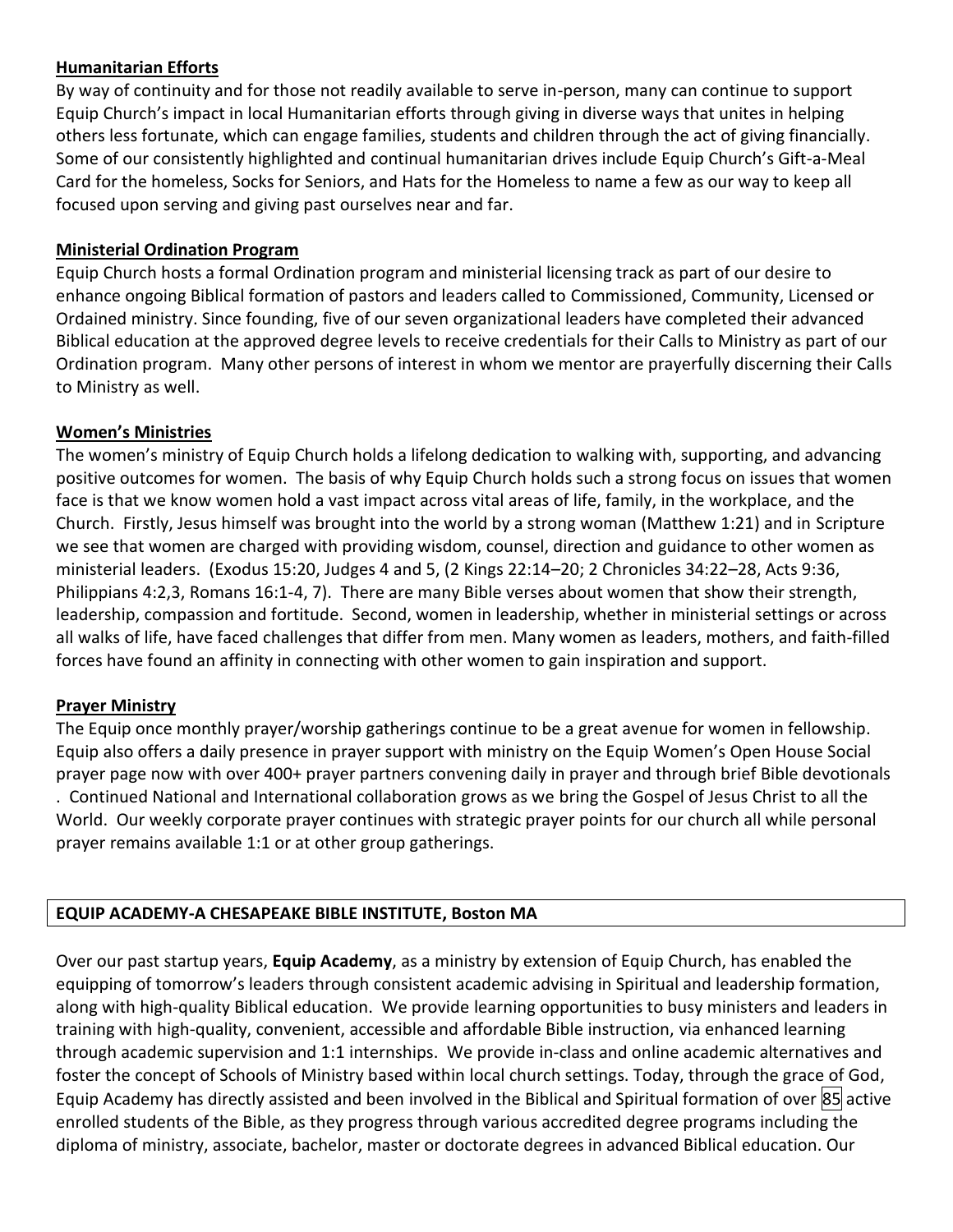efforts in planting a Bible institute have led to ongoing enrichment and a deeper learning for many of the Bible truths we hold dear.

## **Equip Academy Chesapeake Bible Institute – Boston**

Open enrollments continue for students is open at Equip Academy – The Chesapeake Bible Institute of Boston for Christian higher Biblical Education.

## **Administration of Equip Academy Bible Institute**

At Equip, why we feel the need for providing Biblical education is of vital importance is because we are both Called and Commissioned with a mandate to offer foundational Biblical education and religious programming across all aspects of Equip's ministries that aid in the propelling of the teaching of our Christian faith. Our ability to advance and enrich others as qualified representatives of the faith benefits all of our religious, charitable, educational initiatives. Equip has/will continue to foster bringing the education of the Word of God to all through Biblical study that empowers living a Godly, Christian lifestyle. Additionally, we hold to the belief that to foster responsibly and accountability in pastoral leadership, the need exists to teach and train toward fostering a legacy of ongoing ministerial leaders. Amidst today's challenging and compelling worldviews, our leadership formulated a vision that effectively trains and empowers laborers of the Christian faith.

## **FREE OFFER - Self-Care Management in Turbulent Times Course: TYC-112a/112/512/712**

As a response and with intent of being a present help, Equip has created, published and made available our self-paced online 3-credit college course FREE of charge to any of interest. This course, "Self-Care Management During Turbulent Times" is currently being offered through Chesapeake Bible College and Seminary to help all gain the concepts of Biblical Self Care Management. Sign to try our FREE OFFER Self Care 3 Credit College Course: <https://chesapeakebiblecollege.com/tyc-112-course-offer/>

## **CBI-Boston Admissions, Academic Development, & Teaching Teams**

Our Equip Academy admissions team is open for qualified persons to serve with us to help those seeking to gain Biblical education. We welcome inquiries on how you can be a part of any one of our teams to help others advance in the Word of God. Teams include administration, Spiritual advising, admissions, academic development media and creative arts, and teaching/preaching with internships evaluated on a case by case basis.

## **U.S. Mission Trips – CBCS Collaborative**

In conjunction with American Evangelistic Association (Melbourne FLA) , Chesapeake Bible College & Seminary (CBCS Greensboro MD), and others, Equip offers Stateside missions trips to assist the Registrar's office of CBCS with the restructuring of their official offices, recently relocated from Ridgely Maryland to Greensboro Maryland.

# **EQUIP CARE MINISTRIES**

# **Administration of US Missions Programs**

Over theses past startup years in organizational formation, **Equip Care,** as a ministry by extension of Equip Church, has advanced creative and innovative ways to bring Spiritual care to many in need in practical ways. Equip has provided one-to-one, small group and large group care settings that lend to positive life transformation across the body of believers and to the public at large. Equip offers unique ways and to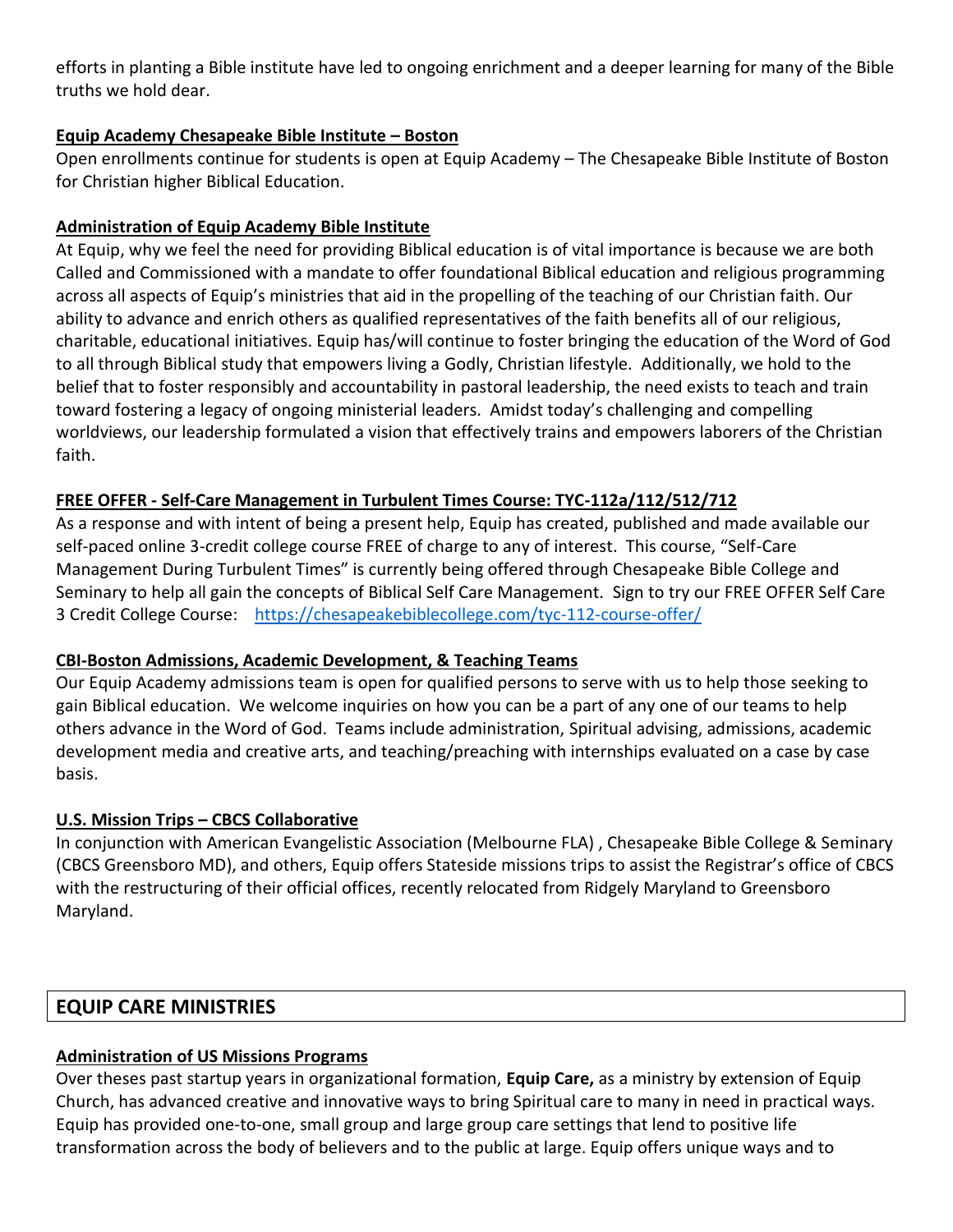support those in need through grief, and self-care initiative to name a few. Through our Community Chaplaincy care, we have provided support to first responders via critical incident stress management peer groups, fostered pastor-to-pastor support groups, provided relevant and timely crisis trainings, brochures, and self-care management course materials, and supported and participated in many local town and city-wide feeding and humanitarian programs. Equip has provided thousands with free pastoral care consults, served in secured, first-response, nursing or hospital and community settings. We provide Spiritual visitations to many challenged through crisis.

## **Pastoral Care Visits**

Equip's faith-based compassion care is designed with a holistic approach including a Spiritual approach to your Spirit, soul, and body need. Just as physicians, clinicians, and practitioners across the medical industry are best suited for people seeking traditional medical and emotional healthcare, we offer the faith-based Pastoral Care that tends to shaping one's Spiritual life journey with God from the faith-based Christian perspective. If you are seeking support on spiritual issues, exploring one's Call, or seeking advice or wisdom on spiritual disciplines that leads one deeper into connecting with God, our Biblical Pastoral care services can be a great option for you. Equip's Spiritual care provides confidential Spiritual guidance and prayer support. Equip does not provide medicine-based care by providers holding any specialized or formal training that would address any medical, emotional, or clinically-based issue. If you are currently seeking evidence-based, emergency, medical or emotional care, our service is not an option for you. On these matters, we recommend your seeking a local medical, clinical, or counseling service of choice to better serve your need for specialized care that is beyond our traditional and Biblically-based practice of Christian Pastoral Care.

### **Legacy Partnership Program**

Equip's Legacy Partnership Program is an outreach program to initiate collaboration and assistance as part of a united journey with other organizations. We created this program to ask others to join with us in partnership and an aid to us as a local, regional, and national U.S. Missions organization of choice. Our desire is to enhance our prayer circle with coveted prayers and support as we provide Equip's mission, vision, and core values to other liked-minded affiliates for ongoing advancement toward empowering, strategic development among all as stewards by God.

## **Equip's Financial Support to other US Missions Organizations**

Equip over time has also placed a strong emphasis upon financially donating to other US Missions organizations through our corporate yearend giving.

## **CISM/ Fire / First Response**

Equip continues providing Fire Chaplaincy Spiritual care on-call for the Boston Fire Department's Critical Incident Stress Management team under the direction of supervising Fire Lieutenants.

### **Peer Support in Pastor-Pastor Care**

Equip continues providing Spiritual coaching availability along with faith-based trainings, including committee and retreat support as needed.

### **Grieving with Hope**

This once weekly Bible Study series has never faltered and has been a staple to many. We cycle continuously through various coursework from topics on Spiritual grieving and faith-based studies on burnout and time management, and other real, relevant, and relationship topics. This program continues to run as a community drop-in support group for people facing loss, hardship, disappointment and grief.